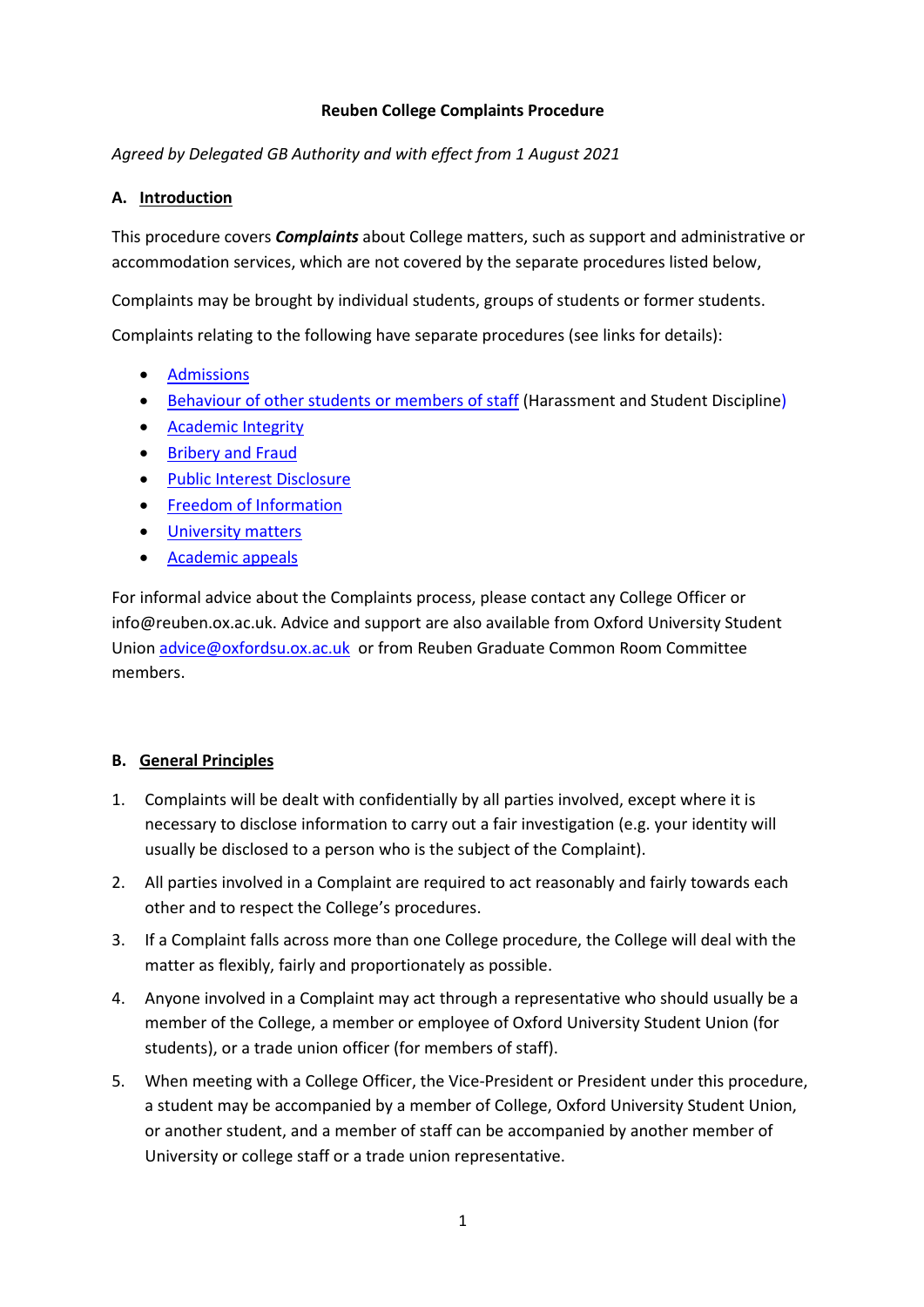- 6. All Complaints will be dealt with promptly. Any time-critical factors set out in the [Complaint](https://unioxfordnexus.sharepoint.com/:w:/r/sites/REUB-ReubenCollegeStudents/Shared%20Documents/Reuben%20College%20Student%20Complaint%20Form_July21.docx?d=w95cd5de57b7f45b3b0d8e386bf0c0c54&csf=1&web=1&e=zwF6hd)  [Form](https://unioxfordnexus.sharepoint.com/:w:/r/sites/REUB-ReubenCollegeStudents/Shared%20Documents/Reuben%20College%20Student%20Complaint%20Form_July21.docx?d=w95cd5de57b7f45b3b0d8e386bf0c0c54&csf=1&web=1&e=zwF6hd) or [Review Request Form](https://unioxfordnexus.sharepoint.com/:w:/r/sites/REUB-ReubenCollegeStudents/Shared%20Documents/Reuben%20College%20Student%20Complaint%20REVIEW%20form_July21.docx?d=w14c6da8ff9b34580afa8019e7215b09d&csf=1&web=1&e=OrmSP9) will be taken into account.
- 7. Time limits should usually be met by all parties. Time limits may only be extended by the relevant decision-maker where it is necessary to do so in order to ensure a fair outcome.
- 8. Anonymous Complaints will only be considered in exceptional circumstances where there are compelling reasons to do so.
- 9. Malicious or vexatious allegations may result in disciplinary action.
- 10. The College may decline to consider a Complaint where the matters in dispute are currently being considered or have been decided by an external body (such as the OIA or a court or tribunal).
- 11. There is no right of complaint over matters of academic judgment.
- 12. No one investigating a Complaint should have any conflict of interest in the matter. If all the possible decision-makers for any stage are conflicted, the President (or another member of Governing Body if the President is themselves conflicted) will appoint a substitute.

### **C. First Stage: Local Informal Resolution**

- 1. Before raising a Complaint with the 2<sup>nd</sup> Stage Decision-Maker you should consider whether it is appropriate to attempt to resolve the matter by discussing with the individual(s) who is/are directly involved in the matter. If this is inappropriate, or unsuccessful, you should seek to resolve the matter locally with the relevant College Officer.
- 2. The relevant College Officers are as follows:
	- a. for academic matters the Senior Tutor;
	- b. for issues involving domestic College staff, accommodation and services, or financial matters - the Bursar;
	- c. for other behavioural matters the Dean;
	- d. for complaints about a College Officer any other College Officer.
- 3. To resolve the Complaint the College Officer may take any appropriate steps including:
	- a. offering helpful and confidential advice;
	- b. finding a remedy; and/or
	- c. negotiating a reconciliation (in cases where relations have broken down between individuals, and you agree to this course of action).

### **D. Second Stage: Formal Consideration**

1. If your Complaint is not successfully resolved locally, you should complete the [Complaint](https://unioxfordnexus.sharepoint.com/:w:/r/sites/REUB-ReubenCollegeStudents/_layouts/15/Doc.aspx?sourcedoc=%7B95CD5DE5-7B7F-45B3-B0D8-E386BF0C0C54%7D&file=Reuben%20College%20Student%20Complaint%20Form_July21.docx&action=default&mobileredirect=true)  [Form](https://unioxfordnexus.sharepoint.com/:w:/r/sites/REUB-ReubenCollegeStudents/_layouts/15/Doc.aspx?sourcedoc=%7B95CD5DE5-7B7F-45B3-B0D8-E386BF0C0C54%7D&file=Reuben%20College%20Student%20Complaint%20Form_July21.docx&action=default&mobileredirect=true) and submit your Complaint for investigation by the 2<sup>nd</sup> Stage Decision-Maker by sending it to: [mailto:info@reuben.ox.ac.uk.](mailto:info@reuben.ox.ac.uk) A group of students making a joint Complaint must nominate one student as their spokesperson on the Complaint Form. Exceptionally,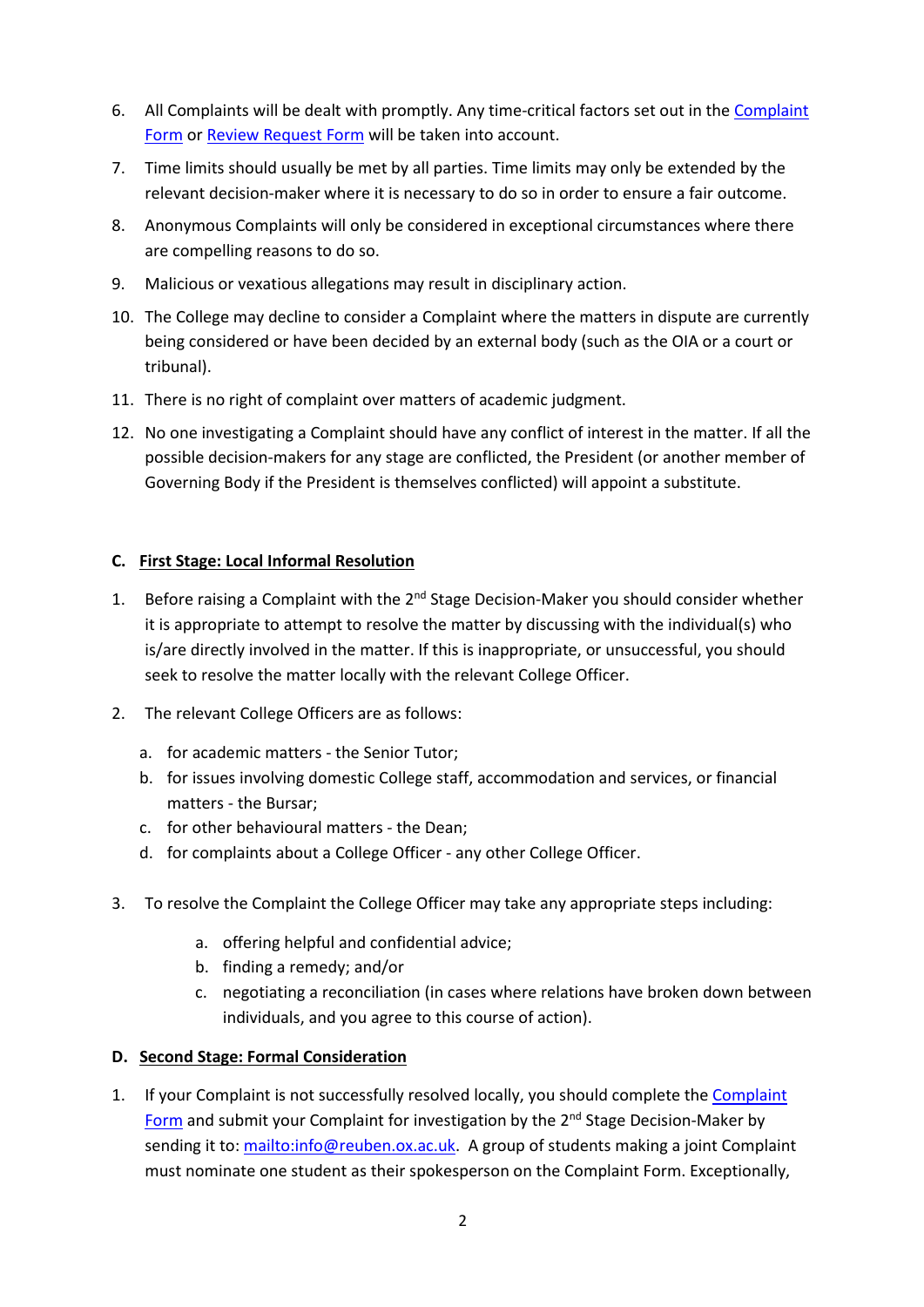the 2<sup>nd</sup> Stage Decision-Maker may consider a Complaint that is made in another format where it is fair to do so.

- 2. The 2<sup>nd</sup> Stage Decision-Maker will be a College Officer who has not previously been involved in your complaint.
- 3. You should submit your Complaint as soon as possible and at the latest within 3 months of when the matters you are complaining about occurred.
- 4. The 2<sup>nd</sup> Stage Decision-Maker Office will ask for evidence that you have tried to resolve the matter locally under the First Stage and may decline to consider your Complaint if you have not done so.
- 5. The 2<sup>nd</sup> Stage Decision-Maker will confirm receipt of your Complaint within 5 working days.
- 6. The 2<sup>nd</sup> Stage Decision-Maker may decline to consider your Complaint if it is trivial or repeats a Complaint that has already been made.
- 7. For all other Complaints, the 2<sup>nd</sup> Stage Decision-Maker may take any steps they consider necessary to investigate, including calling on any person to provide specialist assistance.
- 8. The 2<sup>nd</sup> Stage Decision-Maker will usually send details of a Complaint to anyone who is the subject of it and give them up to 5 working days to respond.
- 9. The 2<sup>nd</sup> Stage Decision-Maker may request a meeting with you or any other relevant party. Any involved party may also ask the 2<sup>nd</sup> Stage Decision-Maker for a meeting. Anyone present at such a meeting can inspect any minutes of that meeting on request.
- 10. The 2<sup>nd</sup> Stage Decision-Maker will keep you and anyone who is a subject of the Complaint informed of the progress of the investigation.
- 11. If you withdraw your Complaint at any time the 2<sup>nd</sup> Stage Decision-Maker may nevertheless decide to continue the investigation if it is appropriate and fair to do so.
- 12. The 2<sup>nd</sup> Stage Decision-Maker will usually complete the investigation, make a decision and send you a decision letter, within 30 working days of receipt of the Complaint. If the time limit is extended, the 2<sup>nd</sup> Stage Decision-Maker will keep you updated about the progress of the investigation.
- 13. In the decision letter, the 2<sup>nd</sup> Stage Decision-Maker will explain what steps have been taken and set out the decision, including the reasons for the decision and any directions and/or recommendations. The 2<sup>nd</sup> Stage Decision-Maker will usually enclose a copy of any evidence material to the decision, unless doing so would breach any duties owed to a third party (such as a duty of confidentiality).
- 14. The 2<sup>nd</sup> Stage Decision-Maker will also notify the outcome to anyone who is a subject of the Complaint and any College or University bodies that need to be made aware of it.